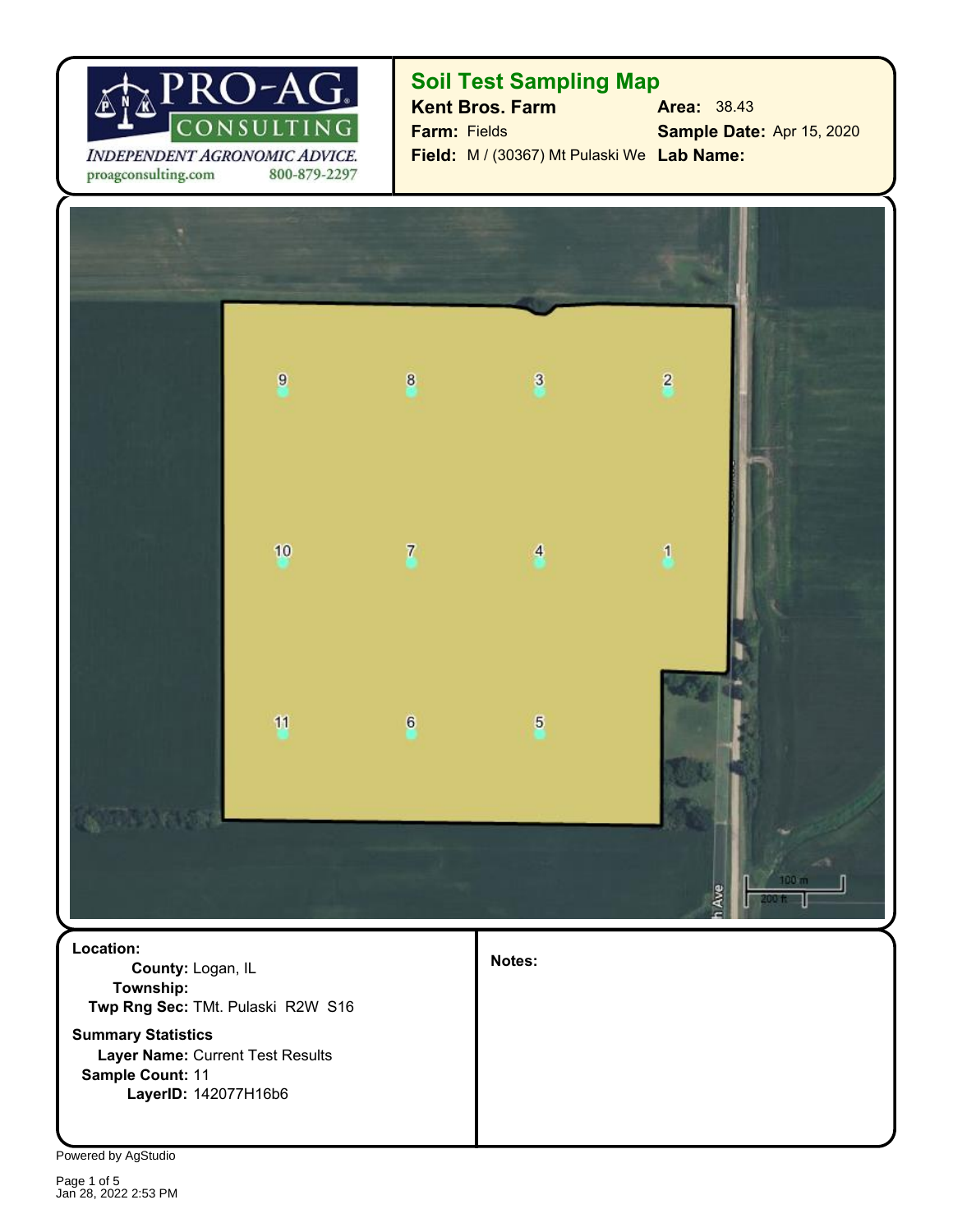

## **Soil Test Map Report - PHW**

**Sample Date** Apr 15, 2020 **Field** M / (30367) Mt Pulaski We **Lab Name Farm:** Fields **Kent Bros. Farm Area:** 38.43

4  $\lambda$  $\frac{3}{73}$ ക  $\frac{1}{15}$ d  $\boldsymbol{t}$  $73$ 8  $\lambda$ 矗

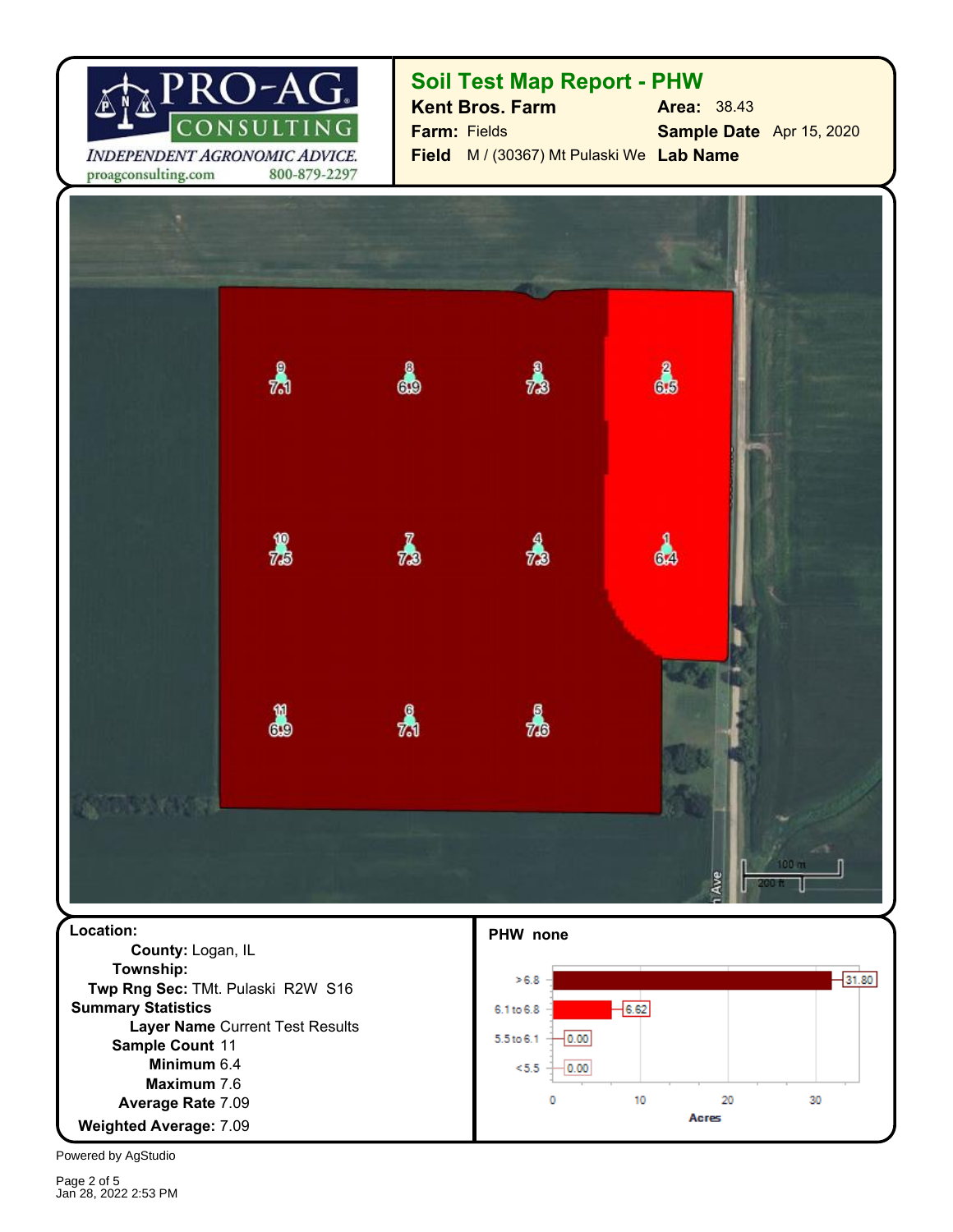

## **Soil Test Map Report - P1**

**Sample Date** Apr 15, 2020 **Field** M / (30367) Mt Pulaski We **Lab Name Farm:** Fields **Kent Bros. Farm Area:** 38.43

 $\frac{2}{40}$  $\mathbf 9$  $\overline{8}$  $\overline{\mathbf{3}}$  $37$  $21$ 32 10  $\overline{\tau}$  $\overline{4}$  $\mathbf{1}$ 35 31 21  $17$  $\frac{5}{42}$ 8  $6\overline{6}$ 22 **Location: P1 lbs per acre (st) County:** Logan, IL **Township:**  $-0.00$  $>70.0$ 

**Minimum** 17 33.26 **Weighted Average:** Average Rate 33.31 69 **Maximum** Sample Count 11 **Layer Name** Current Test Results **Summary Statistics Twp Rng Sec:** TMt. Pulaski R2W S16

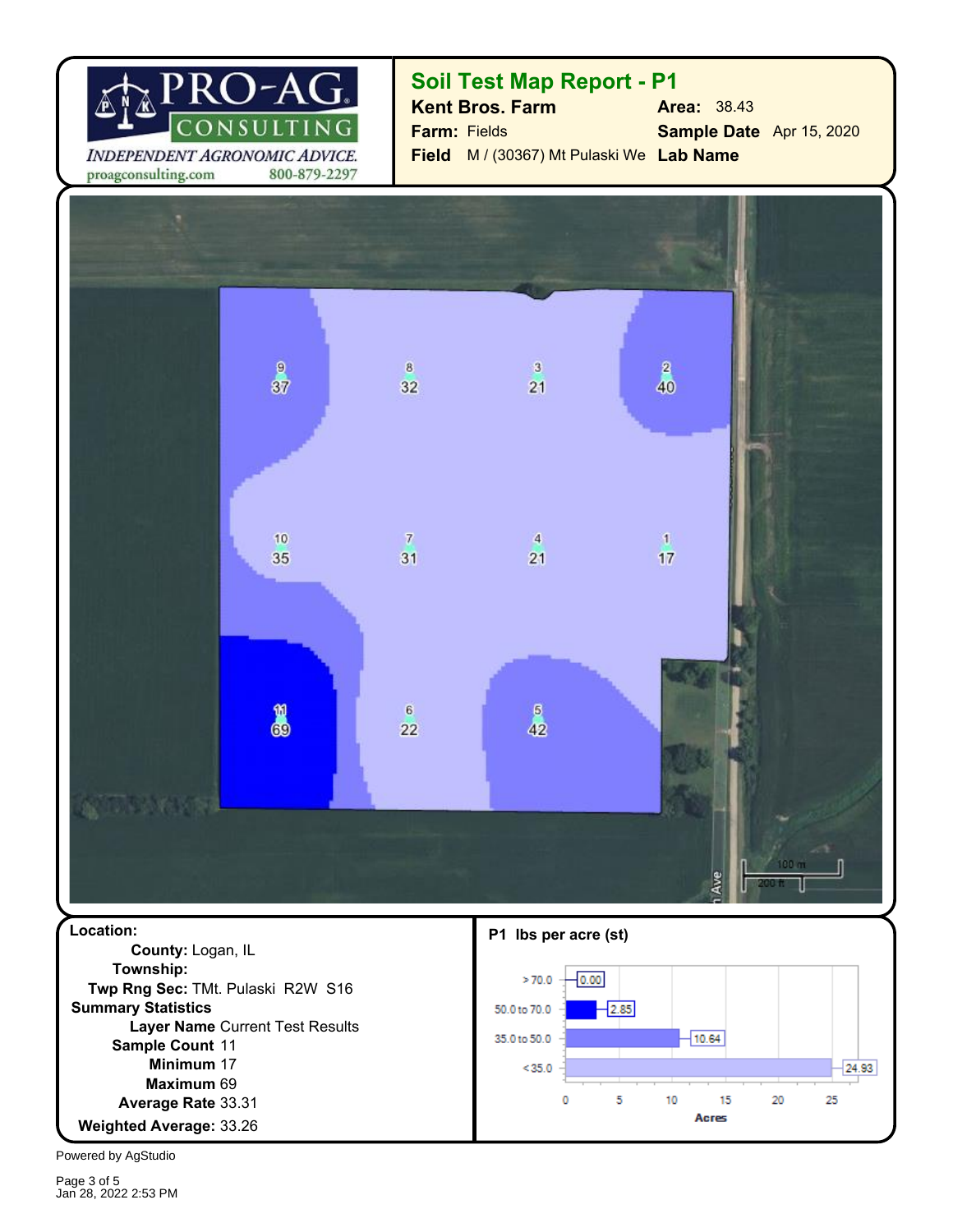

**Soil Test Map Report - K**

**Sample Date** Apr 15, 2020 **Field** M / (30367) Mt Pulaski We **Lab Name Farm:** Fields **Kent Bros. Farm Area:** 38.43

proagconsulting.com 800-879-2297



**Minimum** 172 239.73 **Weighted Average:** 239.69 **Average Rate** 298 **Maximum** Sample Count 11 **Layer Name** Current Test Results **Summary Statistics**